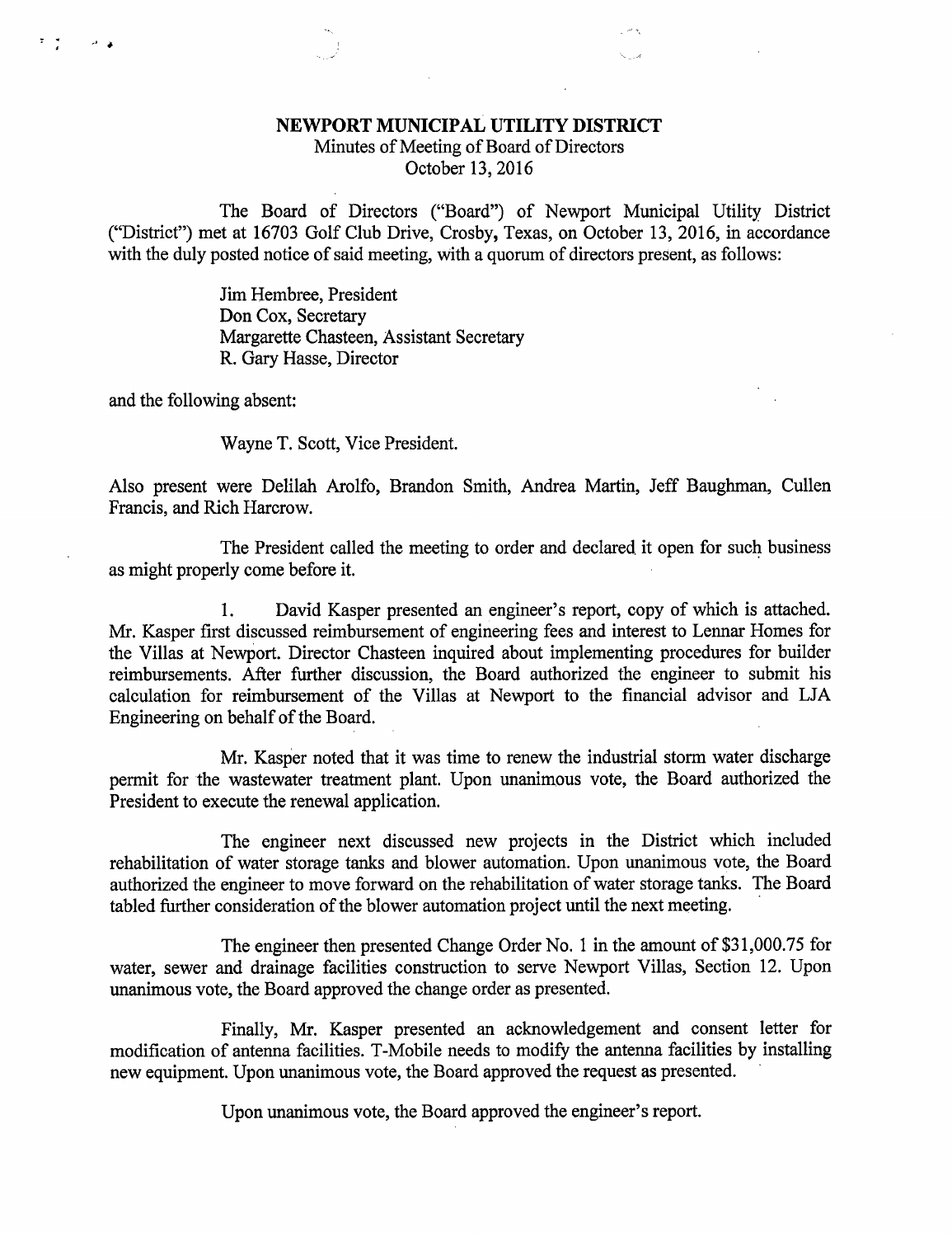2. The Board next reviewed the operations and maintenance report, a copy of which is attached. Brandon Smith reported on operations of the water system in the District. Ground water permitted through February 28, 2017 was 175.200 million gallons, and remaining ground water as of September 26, 2016 was 128.816 million gallons. Total ground water produced was 4.544 million gallons, and total surface water produced was 44.339 million gallons. Billed water was 27.483 million gallons with an accountability of 87%.

Jeff Baughman reported on completed and pending work at the surface water treatment plant and the status of the water wells in the system.

Cullen Francis reported on the status of the wastewater system in the District. Total flow for the month amounted to 21.761 million gallons, with an average daily flow of 0.725 million gallons. There was 1.55" of rainfall for the month. There were no violations noted at the facility.

Mr. Francis next reported on work completed at the wastewater treatment plant and District lift stations.

Rich Harcrow reported on the District work. There were 11 water leaks and main line repairs, five sewer back-up and sewer line repairs, and five miscellaneous call outs.

Brandon Smith report on taps in the District. There have been 106 regular taps, three irrigation taps, and one sewer tap made year-to-date.

Upon unanimous vote, the Board approved the operator's report.

3. Brandon Smith then presented a report on District parks, a copy of which is attached. At the Port O'Call Park, the operator painted the restroom ceilings and installed the new flag pole. At Flying Bridge Park, the operator replaced a rotten board on the overlook railing.

There was one party request for the Board's consideration. Upon unanimous vote, the Board approved the party request as presented.

Upon unanimous vote, the Board approved the parks and trails report as presented.

4. Director Chasteen requested Board authorization to contact the Newport Garden Club to have them assess what plants will do well in the parks, as well as provide cost information for the Board's consideration for regular landscaping. Director Hembree inquired if Director Chasteen would be the contact person on behalf of the Board and the Newport Garden Club. Director Chasteen stated that she would discuss any proposed actions with the District and the Club with the Board as needed.

5. The Board considered a Water Supply and Groundwater Reduction Agreement with Harris County Municipal Utility District No. 525 from an engineer and operations perspective. After discussion, the Board requested a special meeting be held on October 20, 2016 at 9:00 a.m. to discuss the matter further.

 $\bullet$